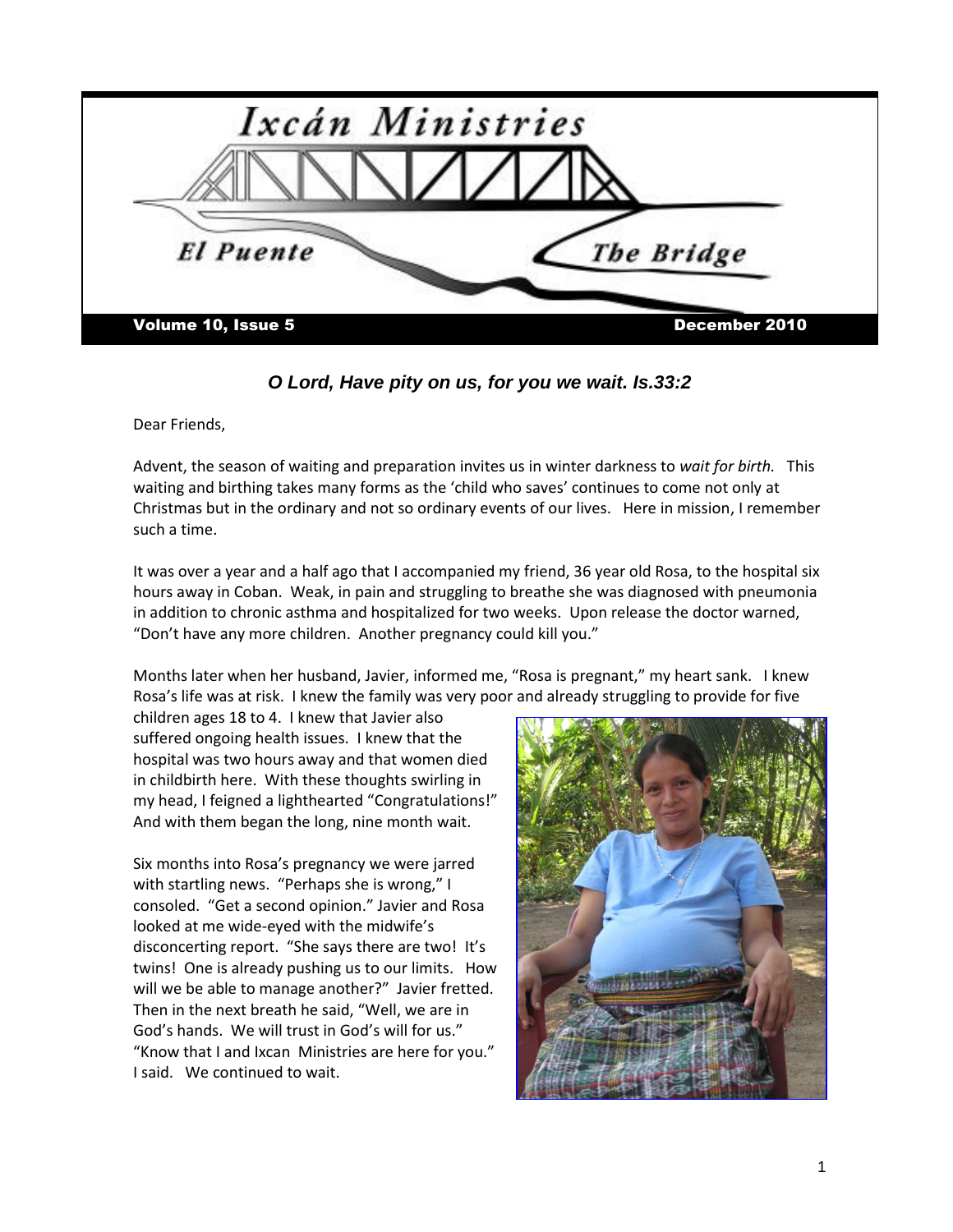As the months went by Rosa's belly grew bigger and bigger. An ultrasound confirmed that she was carrying twins. The couple made the wise decision for Rosa to leave the village a month and half prior to her due date and live with a family member closer to the hospital in Playa Grande. We also learned that there was an OB-GYN in Playa Grande who became Rosa's doctor. Javier juggled his time between his family in Santiago and Rosa. We continued to wait.

When I learned that I had the opportunity to attend a retreat in Denver for returned missioners with Franciscan Mission Service I felt torn. The retreat was right around Rosa's due date. I felt the need for community and support of other lay missioners but wanted to be present when Rosa delivered and be assured that she and the babies were safe. After much prayer and consulting with Javier, I felt led to go. I booked the flight two weeks in advance of departure hoping that Rosa would go into labor before I left. Day by day went by with Rosa's condition the same. I agonized, hoped, and prayed that the babies would come before I left Guatemala. We continued to wait.

When it was time to leave for Antigua en route to the U.S. and Rosa still hadn't gone into labor I went to see her before leaving the Ixcan. Javier, Rosa and I shared and prayed. I tried to hide my sadness and fear when I kissed her cheek good-bye. "We'll be in touch. I'll let you know when she goes into labor," Javier assured.

I called Javier the two days I was in Antigua and the answer was the same. Still waiting. As I boarded the plane for Denver I thought of Rosa and the babies. If something happened now I knew that I could no longer return to the Ixcan. I fought to trust and not allow my mind to imagine the worst. If something happened to Rosa I would have a very hard time forgiving myself for leaving. Perhaps I had made a mistake?

Touching down in the Denver airport I was determined to contact Javier as soon as I arrived at the retreat center nestled in the Rocky Mountains. Once in my room I dialed. No reception! There



Rosa with twins Rigoberto and Moises

was no cell phone service in the mountains! Exasperated, I took a deep breath and finally let go.

The three days of retreat with former lay missioners who had served with FMS from all over the world was life-giving and inspiring. As we bustled into vans for the hour and half drive to the airport I had my cell phone ready. I waited to check my voice mail when we stopped at a gas station for fuel and coffee. I walked to an isolated area of the parking lot and dialed. I held my breath as the long awaited message came in a weak but familiar voice, "Hermana Katy, this is Javier. Rosa is fine. Two boys." Little Rigoberto and Moises are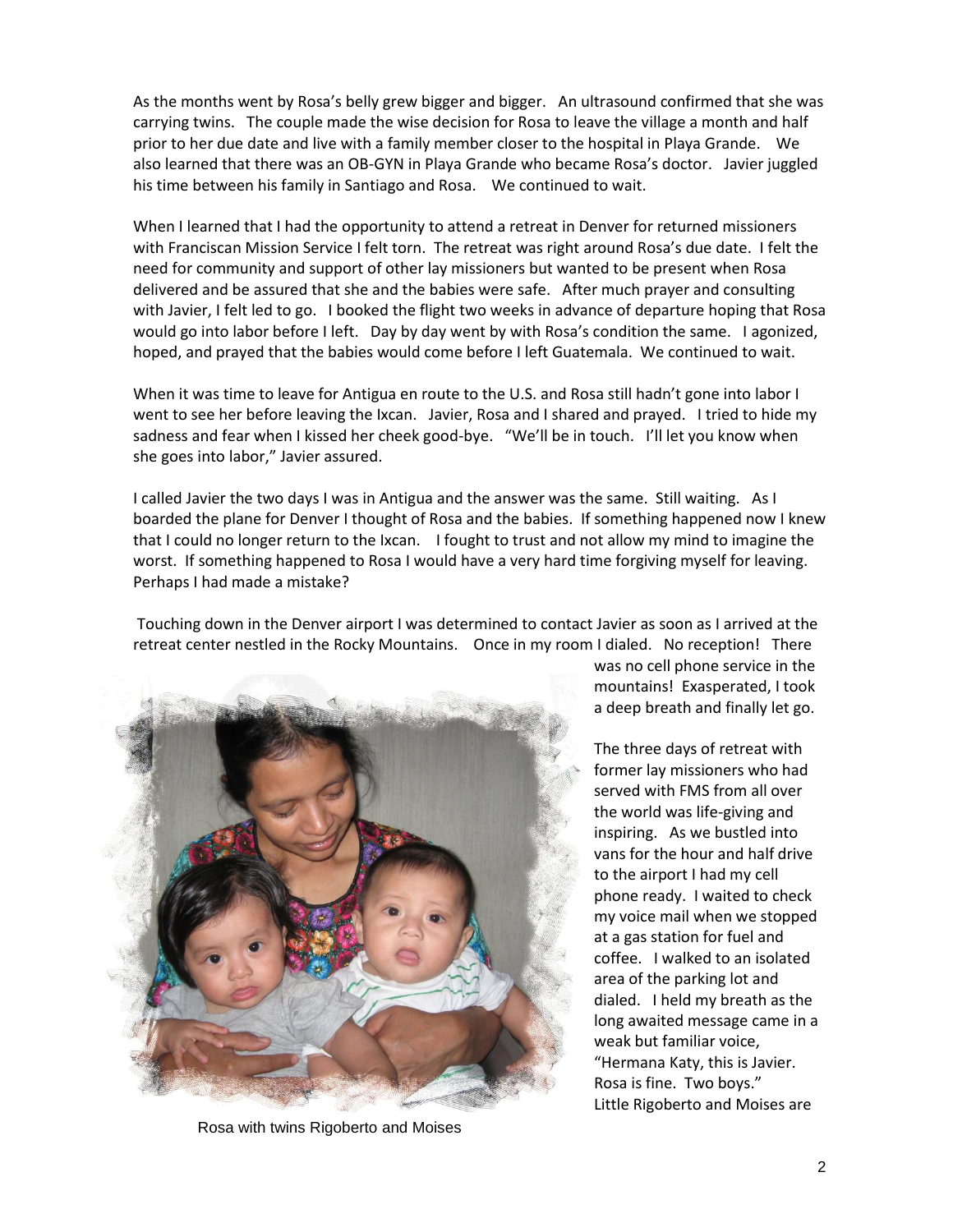growing daily. They don't look at all alike and have distinct personalities. Rigo laughs and smiles a lot and Moi is more pensive. Both are healthy and active. Ixcan Ministries has provided baby

formula to supplement Rosa`s breast milk which wasn`t enough to meet their needs. The entire family is involved in the care of the twins. What Rosa and Javier lack in material possessions and wealth is made up for in faith and love. The boys are thriving! The waiting is over. God's plan in these two little boys is among us. Joy to the world!



In this busy season of holiday celebration … might we take some time for silence to reflect on what is being birthed in and through our lives? Thank you for your prayers and support of this ministry. On behalf of Javier and Rosa, Rigo and Moi, and the many whom we share life with here I extend a heartfelt, "Muchas Gracias and Dios les Bendiga!"

A most blessed Christmas and Joyous New Year!

May the Peace and Joy of Christ's birth be with you and yours,

Kathy



 Typical toddlers, tired of the photo shoot Moises stretches out of his mother`s arms as Rigoberto checks out the photographer.